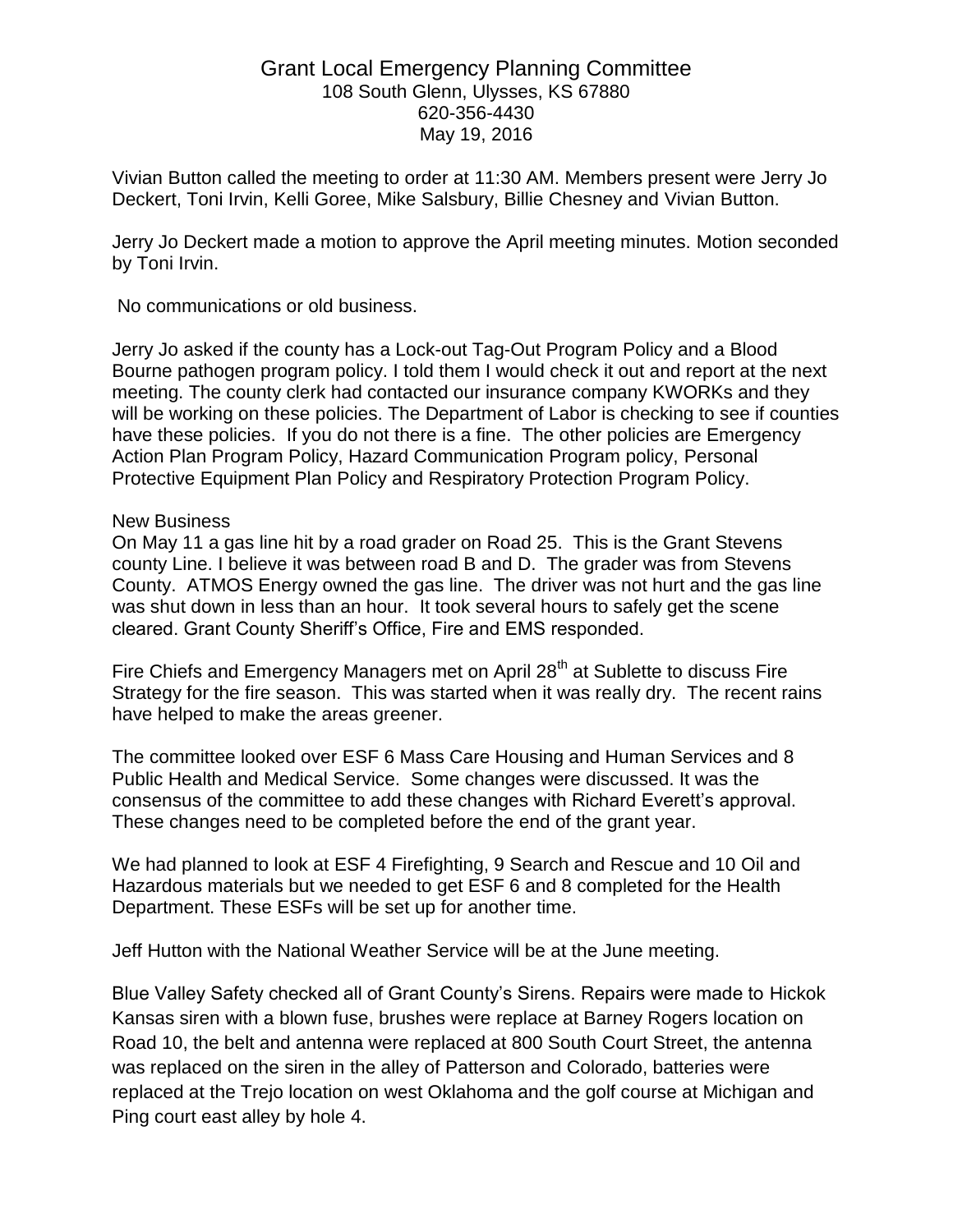Vivian informed the committee that the Form A and Spill Reporting is now on WebEOC. The spiller will have to get an account and password to get on WebEOC to fill out the information. There is still one number to call for all hazmat spills 1-785-291-3333.

Some of the closest upcoming training are:

**1. LEPC Tech Hazards Conference 2016 July 20 and 21 Manhattan** 2. May 24 CRMCS training Dodge City Comprehensive Resource Management and Credentialing System Trying to schedule one in Ulysses 3. EOP Workshop June 1-2 Garden City 4. AWR 232 Mass Fatalities Planning and Response for Rural Communities Training June 20 in Derby 5. MGT 439 Pediatric Disaster Response and Emergency Preparedness Training June8-9 Wichita

Toni Irvin said the Health Department had a few flu shots left. Hand-Foot-and-Mouth (HFMD) and Chicken Pox are going around along with upper respiratory and stomach upsets. They are still getting use to the electronic recording.

Jerry Jo Deckert said EMS had been busy with 39 ambulance runs. They have also been teaching CPR-First Aid –AED and have more classes scheduled in June. They have two paramedic students that will be done with the class in December. The students are doing a lot of clinical time at other location at this time.

Mike Salsbury from Pioneer Electric Coop Inc stated they had a motor grader hit a pole in Morton County. All three lines were on the grader and it was electrified. The driver got out safely by jumping out and landing with both feet together and shuffling away with feet together. They have conducted safety training since the accident in Morton County. They are working with Randy McCauley to set up training in Ulysses. They have conducted the safety training in Morton, Stanton and Stevens. They would like to conduct the training in all 10 of their counties and the 10 southern Pioneer counties. They have their high voltage demo trailer, that they use for these trainings but it is temporary out of service. He talked about maybe having a demonstration at fair sometime. He has been asked to bring the trailer to a town in Oklahoma in September for some High School Kids. Pioneer Electric would also like to work with Linn Energy and trade Electric Safety training for H2S training.

Kelli Goree with Linn Energy is new to our group. She stated they are looking at conducting an exercise the end of June and including the Houston Crisis Management Team. She is not sure if it will be in a Grant County location or another location.

Billie Chesney the new Extension Agent is also new to our group. She talked about her background in agriculture. How she has been involved since high school working with vets and attending Emergency Management meetings. She also talked about HACCP (Hazard Analysis and Critical Control Points) training that deals with feed lots and packing plants and food.

Jerry Deckert made a motion to adjourn the meeting. Mike Salsbury seconded. Motion carried. Meeting adjourned at 12:48pm.

The next regular meeting will be June 16th at 11:30am at Grant County Courthouse Basement training room. July meeting will be at the fair.